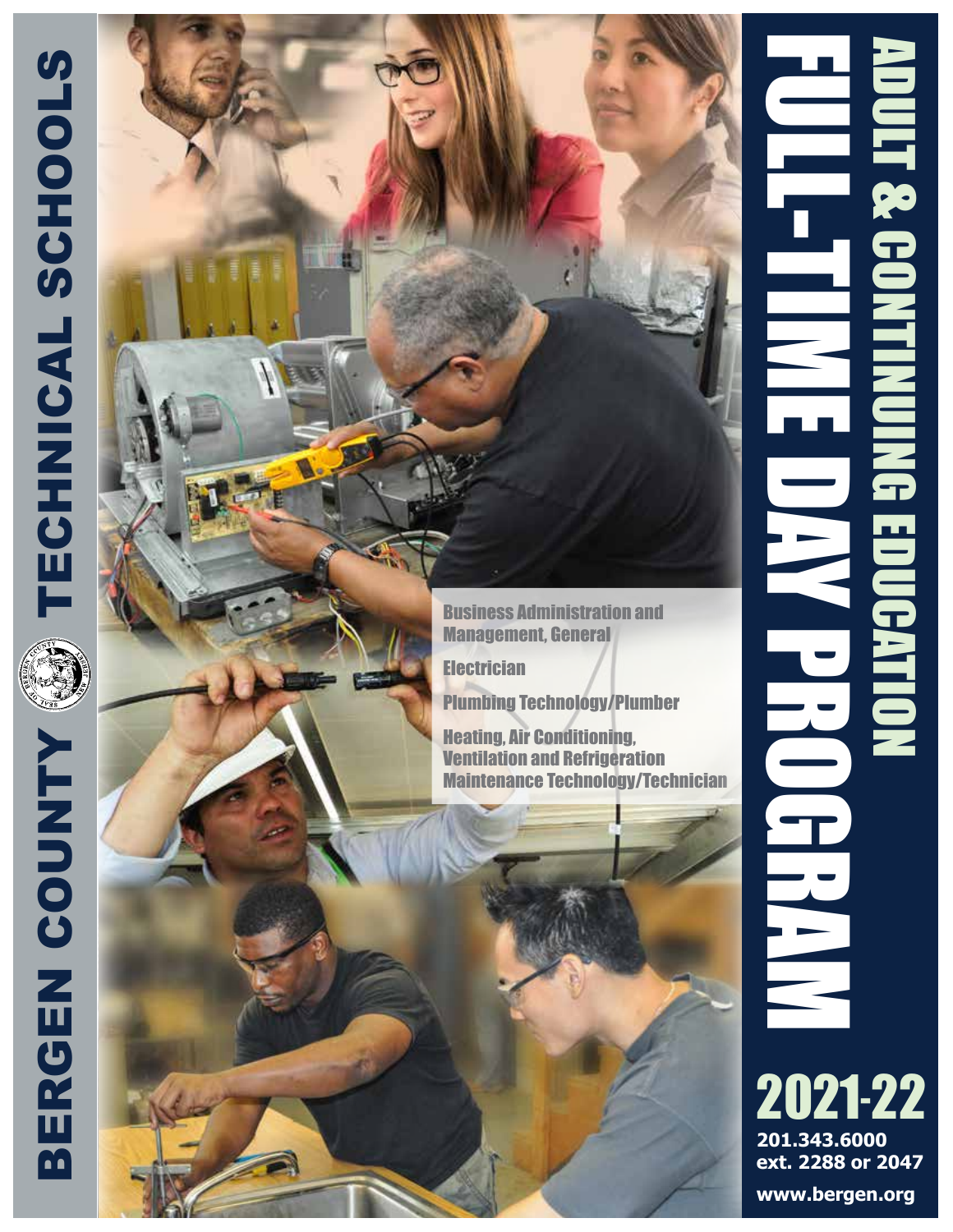# Full-Time Day Program

# Short term training-high wage careers

The Full-Time Day Program offers the latest specialized, professional training for high-wage, high-demand occupations. Whether you are looking to upgrade your present skills, change your career, or are just starting out, our highly-qualified, industry-certified instructors can provide you with a practical, hands-on approach to training in fields where skilled employees are needed. For a fraction of the cost of a private training institution, the Full-Time Day Program offers career counseling, job placement assistance, and access to state-of-the-art equipment to enable you to master marketable job skills. Financial aid is available for those who qualify (subject to federal regulations). The Bergen County Technical School District's reputation and connections with local industry enhance our students' opportunities for excellent job placement.

# **FULL-TIME DAY PROGRAMS**

# Business Administration and Management, General

The objective of our Business Administration and Management (BAM), General program will prepare students for a career in administrative professional management. The program is designed to expand students' existing knowledge of Microsoft Office, QuickBooks and Google Fundamentals. Our exciting and interactive Introduction to Cybersecurity allows students to obtain the knowledge and skills necessary to identify and prevent security risks. Students will also learn basic computing system skills. Upon completion of each Module students will sit for their certification exams proctored in house by our business instructor. Students will also receive an OPAC (Office Proficiency Assessment & Certification) certificate.

The modular curriculum design provides consistency, interactive activity, critical thinking skills and practical application of the material covered. The successful completion of the 3 modules: (1) Career Development (2) Computer Applications and Computer Safety, and (3) QuickBooks and Internship (WBA) support access to a wide range of gainful employment opportunities.

In addition to the teacher-directed, web-based instruction, students will take part in the Work Based Activity (WBA) internship program up to four days a week. This ideal opportunity has the potential to seamlessly transition students into full-time career placement. The course is offered as a full-time day program and corresponds with the schedule of most traditional school calendars.

#### Length: 840 hours (approximately 9 months)<sup>++</sup> Tuition: \$8,700.00✝

- ✝Cost of Certifications are included
- ✝Cost of textbooks are not included.
- ✝Federal aid and government grants available to those who qualify. ✝✝Program length does not include holidays, school closings, etc.

# Electrician

Take this first step towards a career in the electrical trades and get a head start in preparing for an Electrical Contracting License. Subjects covered include AC/DC theory, motors and motor controls, metering and test equipment, telecommunications, fire alarms and security systems, wiring materials and techniques, and conduit bending. Students also learn about hand and power tools, safety, blueprint reading and estimating, and construction math. All topics and proficiencies are covered in accordance with the National Electrical Code, and students will learn about new "green" technologies including both solar and wind power systems.

#### Length: 1200 Hours (approximately 10 months)\*\* Tuition: \$14,450.00\*

### Heating, Air Conditioning, Ventilation and Refrigeration Maintenance Technology/Technician

HVAC/R prepares students to install, maintain and repair equipment ranging from room air conditioners through central split systems to large complex food or drug storage refrigeration systems. Topics include: residential, commercial, institutional and industrial HVAC/R systems. Special skills will include soldering, brazing and piping, use of test equipment, hand and power tools; installation and servicing of electrical, refrigeration, comfort cooling, solar thermal and photovoltaic (PV) equipment. Fundamentals include layout and functional design of components including motors, controls, switches, gauges, wiring, harnesses, valves, pumps, coils, piping, condensers, compressors, and defrosting. Student projects will consist of hands-on installation of heating and cooling systems (including central and solar energy systems) before graduation. Students will have opportunities to sit for industry-based competency (HVAC Excellence/Employment Ready) and EPA-approved universal certification exams. We are also proud to announce that our HVAC/R program is approved for dual enrollment credit with Thomas Edison State College (see under General Information).

#### Length: 1053 Hours (approximately 9 months)\*\* Tuition: \$13,005.00\*

# Plumbing Technology/Plumber

This course is designed to prepare graduates for placement into the plumbing and heating industry, rapidly advancing to highly rewarding careers. Subjects include piping techniques, plumbing code, kitchen and bathroom rough-in, fixture installation, hot water and steam heating systems and various other residential and commercial plumbing applications. Repairs, drain cleaning and trouble-shooting are essential course components. A passing score on the final exam (NOCTI) can give the student up to a one-year Plumbing Apprenticeship credit towards their evening school required training.

#### Length: 819 Hours (approximately 7 months)\*\* Tuition: \$10,115.00\*

#### **Electrician, HVAC, Plumbing -**

- \*Cost of Industry Exams, Certifications, books, appropriate clothing, personal tools and supplies are an additional expense to the student.
- \*Federal aid and government grants available to those who qualify.
- \*\*Program length does not include holidays, school closings, etc.

Students in each of the full-time programs will receive their theory and hands-on training in separate learning environments specific to their individual program. Classroom spaces contain technology such as SMART or Mimio Boards with sound systems, personal computers, whiteboards, teacher and student stations. Lab/Shop spaces contain instructional equipment such as Lab Volt and Hampden trainers, hand and power tools, as well as all necessary consumable supplies for each trade. In addition, students and faculty have access to our computer lab with printers located in our main building. Fax and phone service is also provided to students for the use of school business such as preparing resumes, scheduling interviews, etc. All full-day programs are located on our Hackensack Campus.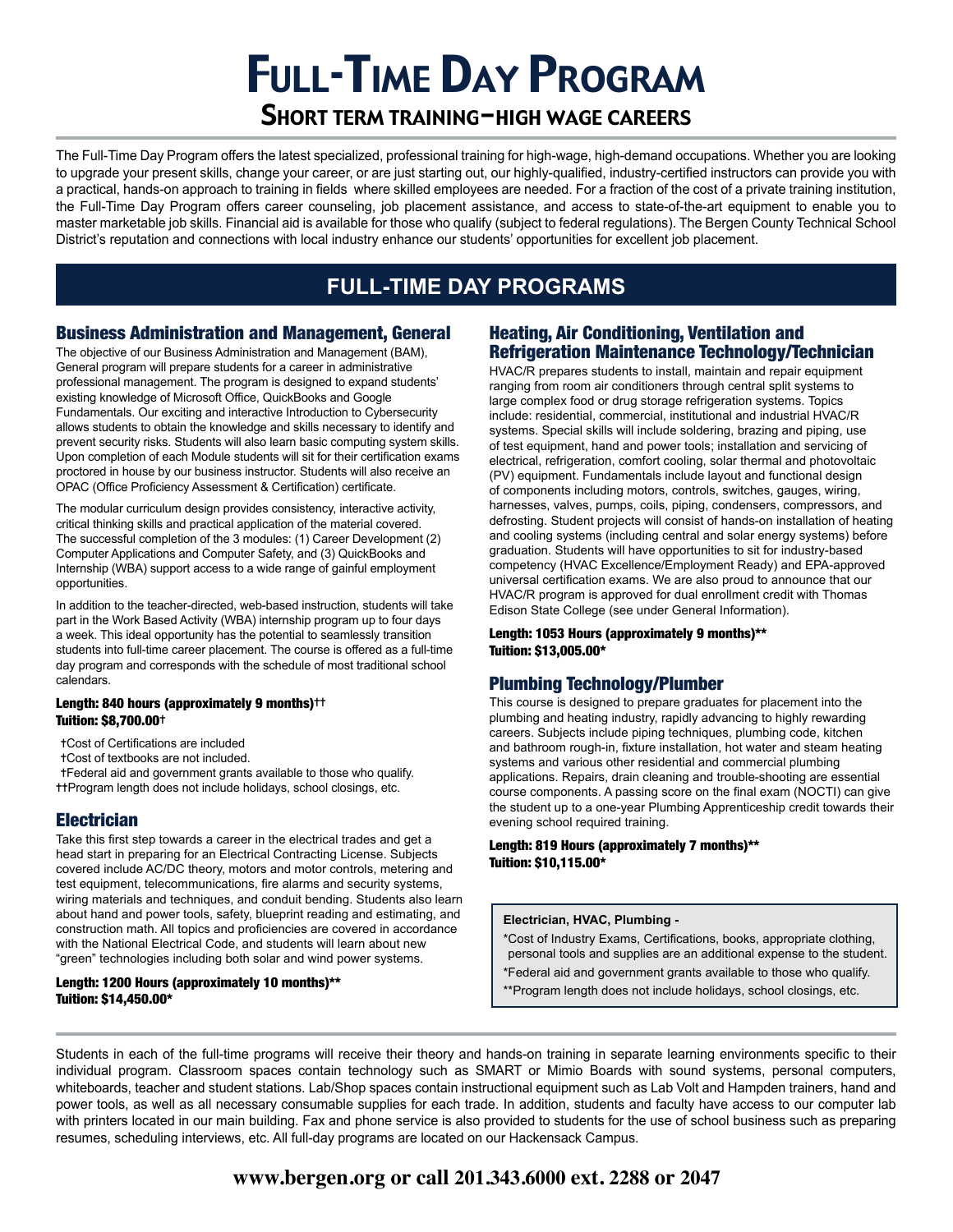# **FULL-TIME DAY PROGRAM INSTRUCTOR CREDENTIALS**

We are very proud to say our instructors have years of practical experience as well as professional training and certifications in a wide range of fields. These experiences and trainings are brought to life each day and shared with our students through both academic and hands-on learning activities. Listed below are a some of the credentials our faculty hold.

### **Robert Aleman (Plumbing & Heating)**

- OSHA 10 General Industry Course Training Certification # 12-700728406, 2013
- State of New Jersey Board of Education Teacher Certification of Plumbing and Pipefitting # 804596, 2011
- Ramapo College Alternate Route Teacher Course for Certification, 2011
- State of New Jersey Boiler Operator License B-139716, 2003
- Passaic County Technical and Vocational High School four year Plumbing program Diploma, 1977

### **Daniel DeSena (Electrical Technology)**

- New Jersey Teacher Certification, Teacher of Technical Occupations: Electrical Technology, 2004
- Licensed Electrical Contractor, New Jersey State Board of Electrical Contractors, 1996
- Credits earned in Business Management/Aviation, Private Pilot's License 1983, Daniel Webster College, Nashua, NH
- Credits earned in Aviation/General Studies, 1980, Florida Institute of Technology, Melbourne FL

### **Gretchen Foote (Business Administration and Management, General)**

- BA, Bachelor of Arts, Major in School of Education, Saint Peter's University
- BA, Bachelor of Arts, Major in School of Business Administration with concentration in Criminal Justice. Saint Peter's **University**
- NJ Certified Teacher -Elementary Education

### **Awa Uma (HVAC/R)**

- BS, Industrial Technology, Minor in Technology, 1983, Elizabeth City State University, North Carolina
- M.Ed., Career and Technology Education, 1986, Bowling Green State University, Ohio
- EPA Refrigeration Handling Certification, Ferris State University, Michigan
- HVAC Contractor's License Ohio Construction Industry Licensing Board (OCILB)

# **FULL-TIME DAY PROGRAM GENERAL INFORMATION**

### **Location:**

Training location is at 190 Hackensack Avenue in Hackensack. Transportation is the responsibility of the student. Admissions Counselor:

Anthony Mongilia, 201-343-6000, ext. 2047, antmon@bergen.org

### **Schedule:**

### **Business Administration and Management, General, Electrical Technology, Plumbing & Heating, and HVAC/R Classes:**

Fall/Winter/Spring - Monday through Friday from 8:00 AM to 3:00 PM Summer - Monday through Thursday from 8:00 AM to 3:00 PM

### **Tuition:**

Full-time Adult Day program tuition is billable at \$1,445 per month. **HVAC payments will be payable over 9 months, Electrician payable over 10 months, and Plumbing payable over 7 months.** Textbooks and costs associated with certification testing, state licensing, personal tools and appropriate clothing are not included in most courses. Self-paying, non-agency sponsored students may qualify for a 10% tuition reduction when paid in full by first week of class.

### **Financial Aid:**

Grants may be available from the Department of Education and the Department of Labor, with some covering most, if not all of the tuition for qualified students. In addition, the IRS offers the Hope Scholarship tax credit. If a balance remains, then students may apply for loans and/or payment plans.